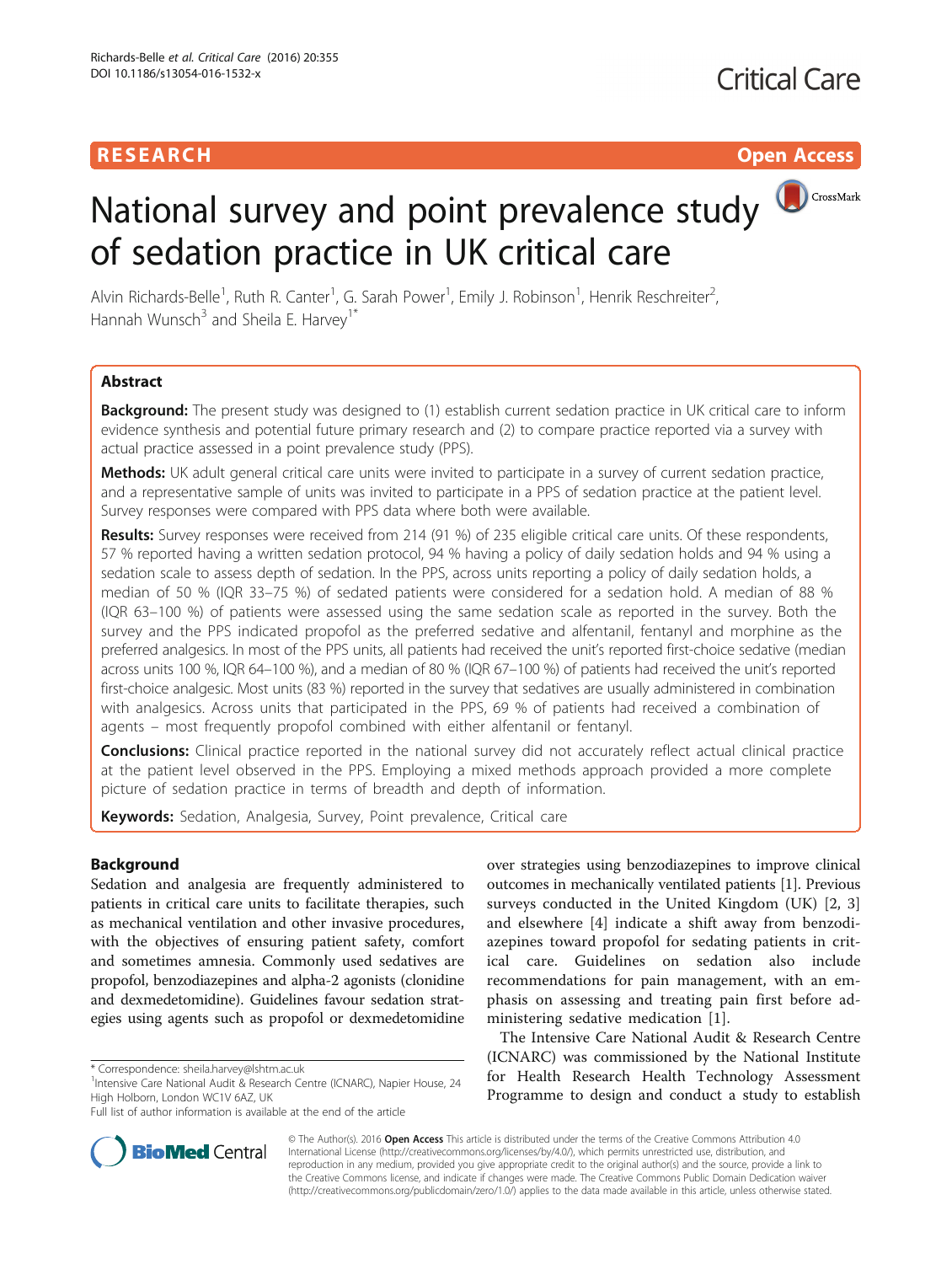current sedation practice in UK adult critical care. The overall aim of the study was to provide baseline data on current practice to inform evidence synthesis and potential future primary research. Specific objectives were to establish (1) through a survey of all UK adult general critical care units, reported current sedation practice; and (2) through a point prevalence study (PPS) in a representative sample of UK adult general critical care units, the current prevalence of use of sedative agents and regimens. This combination of study designs was selected to give the most complete picture of current practice in terms of both the breadth and the depth of information and to examine reported versus actual clinical practice.

# Methods

# National survey

National Health Service (NHS) adult general critical care units were identified from databases maintained by ICNARC, and the Scottish Intensive Care Society Audit Group [[5\]](#page-7-0). A general critical care unit was defined as an intensive care unit (ICU) or combined ICU-high-dependency unit (HDU). Stand-alone HDUs and speciality units (e.g., neurosciences, cardiothoracic) were excluded.

A review of previous surveys [[2](#page-7-0), [3, 6](#page-7-0)–[10\]](#page-7-0) informed development of the survey tool (Additional file [1:](#page-6-0) Figure S1), which captured information on management of sedation as well as the use of specific sedative and analgesic agents. With respect to analgesia, the focus was on analgesic agents with a sedative effect, such as intravenous opioids, rather than on oral or regional analgesia. Following piloting, the survey was sent via email, in January 2014, to the clinical directors of all UK adult general critical care units, who were asked to complete the survey either online (via SurveyMonkey®), electronically or on paper. Nonresponders were followed up, with a second email and then a telephone call, until May 2014.

### Point prevalence study

The PPS was nested in the Case Mix Programme (CMP), the national comparative clinical audit for adult critical care in England, Wales and Northern Ireland, coordinated by ICNARC. At the time, 95 % of all possible adult general critical care units were participating in the CMP.

It was estimated that a sample size of 50 units would be required to give representation in terms of unit characteristics and to allow for variation in sedation practice. Based on CMP data, the mean number of patients in an average-sized unit at 1400 on a midweek day is 9; therefore, the projected total sample size was 450 patients, of whom it was anticipated that approximately 45 % (200 patients) would be sedated. Because the aim was to recruit 50 units, the invitation to take part was restricted to 97 actively participating units that were the most upto-date with data submission and validation at the time. Those that agreed to take part were asked to complete a short data collection form (Additional file [2:](#page-6-0) Figure S2) for every patient in the unit at 1400 on 11 December 2013. For sedated patients (i.e., those who had received a sedative and/or analgesic in the previous 24 h), staff were asked to provide information on management of sedation as well as sedative and/or analgesic agents received. Completed data collection forms were returned either electronically or on paper.

#### Statistical analysis

For the analyses, we used data from the CMP database, which contains pooled case mix and outcome data on consecutive admissions to participating units and has been independently assessed to be of high quality [\[11](#page-7-0)]. Responses to categorical questions in the survey were summarised as the number (percentage) of respondents selecting each response. Continuous data were summarised as the mean, SD and range (minimum to maximum) across the responses.

Patients in the PPS were compared with all patients in CMP adult general critical care units at 1400 on 11 December 2013 for case mix, outcome and length of stay. Numbers (percentages) of sedated patients assessed using a sedation scale/score were summarised in addition to, among patients who had been in the unit for at least 24 h, those considered for and/or receiving a sedation hold during the previous 24 h. The number (percentage) of patients receiving each sedative and analgesic and combinations of agents during the previous 24 h were summarised together with, for agents received by five or more patients, the mean (SD) of the highest rate of infusion (in milligrams per hour) and the total dose (in milligrams), including both infusions and boluses. With respect to analgesia, analgesia administered orally or regionally (e.g., epidural) was excluded from the analysis.

Survey responses were compared with PPS data, where both were available, to investigate the degree to which reported practice reflected actual practice. For units that reported daily sedation holds, the number (percentage) of sedated patients who had been in the unit for at least 24 h and who had been considered for a sedation hold was summarised. Across all units, the median proportion and IQR of sedated patients considered for a sedation hold were calculated.

For each sedation scale/score reported, the number (percentage) of sedated patients in the PPS who were assessed using the reported scale/score was summarised. The median (IQR) proportion of patients assessed using the same sedation scale/score as reported was calculated across all units. For patients who had received a sedative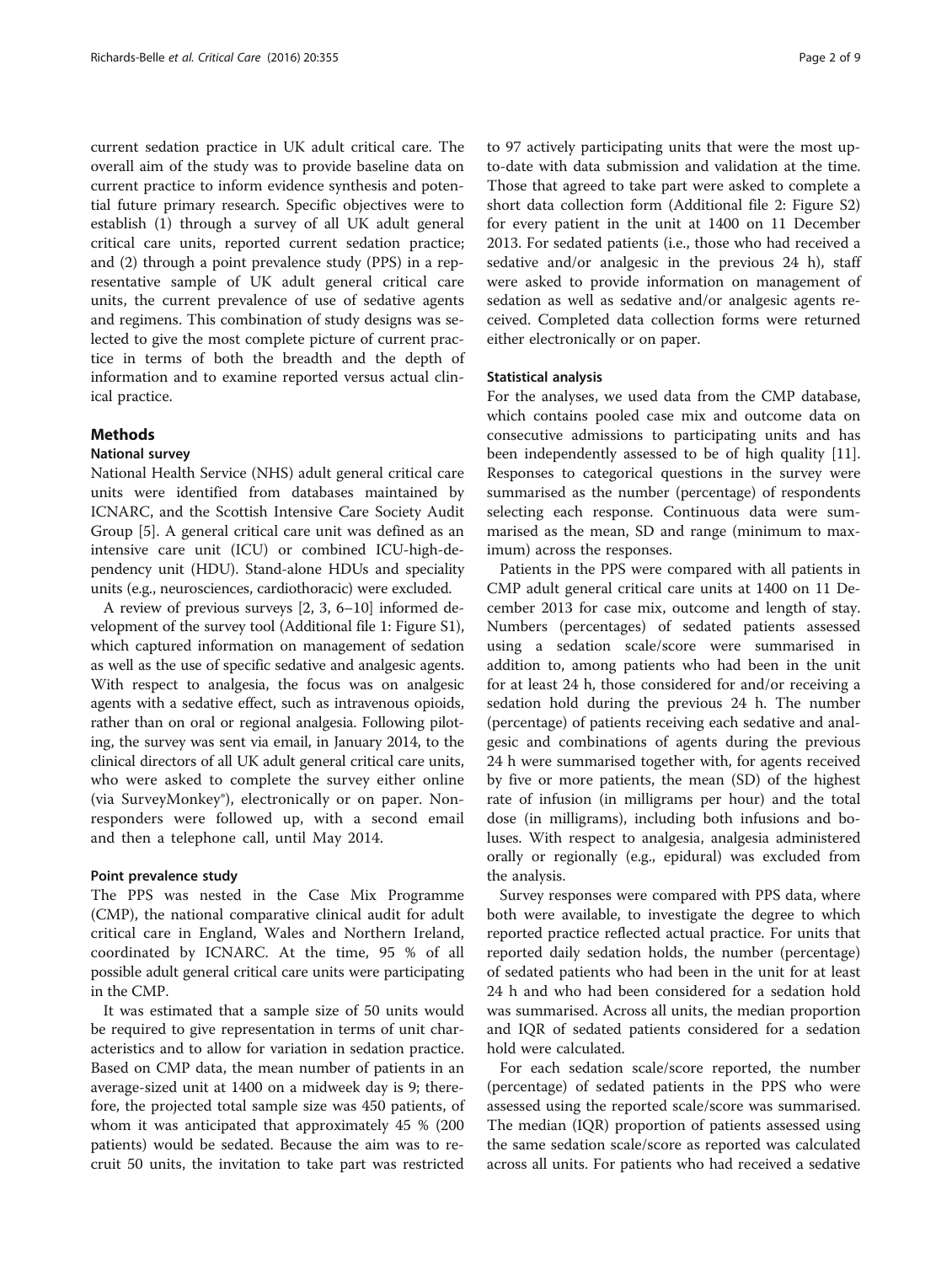<span id="page-2-0"></span>agent, the proportion that received the unit's reported first-choice agent was summarised. The median (IQR) proportion of patients receiving any sedative agent who received the reported first-choice agent was calculated across all units. The same approach was repeated for analgesic agents.

All data analyses were conducted using Stata/SE version 13.0 software (StataCorp LP, College Station, TX, USA). Support for the collection and use of patientidentifiable data without consent for the CMP was obtained under section 251 of the NHS Act 2006 (approval PIAG  $2-10(f)/2005$ ).

# Results

# National survey

Of 235 eligible NHS adult general critical care units, completed surveys were received from 214 (91.1 %). Response rates were similar across different countries (apart from Wales, in which the response rate was lower), hospital types, unit sizes and participation or not in the CMP (Additional file [3:](#page-6-0) Table S1). The majority of survey responses were from the clinical director/lead clinician (40.2 %) or another medical consultant in the unit (31.3 %).

More than half ( $n = 122, 57.0$  %) of units reported having a written sedation or sedation/analgesia protocol. Of these, 26 units (23.0 %) reported that compliance was routinely audited; the approximate level of compliance reported was a mean of 65 % (SD 20 %, range 26–100 %). Almost all units (93.9 %) reported routinely using a sedation scale/score to assess the depth of sedation (Additional file [4:](#page-6-0) Table S2). Of these, approximately two-thirds (64.7 %) reported using the Richmond Agitation-Sedation Scale (RASS) [\[12](#page-7-0)] and a quarter (24.9 %) reported using the Ramsay Sedation Scale (RSS) [[13](#page-7-0)]. Similarly, almost all units (93.9 %) reported that a sedation hold was considered daily for patients. Of these, 95 (47.3 %) units reported routinely auditing compliance; the approximate level of compliance reported was a mean of 82 % (SD 18 %, range 30–100 %) across the 89 units that provided this information. Of the 149 units (69.6 %) that reported daily screening for delirium, almost all (93.3 %) reported using the Confusion Assessment Method for the Intensive Care Unit (CAM-ICU) [\[14](#page-7-0)].

Propofol was the most popular sedative agent; 98.1 % of units reported very frequent/frequent use (Table 1). Around one-third (32.2 %) of units reported very frequent/ frequent use of midazolam. Of the alpha-2 agonists, very

Table 1 National survey: sedative agents, analgesic agents, sedative/analgesic delivery regimens and their reported frequency of use

|                                                              | Reported frequency of use, n (%) |                     |            |              |
|--------------------------------------------------------------|----------------------------------|---------------------|------------|--------------|
|                                                              | Very frequently/frequently       | Occasionally/rarely | Never      | Not reported |
| Sedative agent                                               |                                  |                     |            |              |
| Propofol                                                     | 210 (98.1)                       | 2(0.9)              | 0(0)       | 2(0.9)       |
| Midazolam                                                    | 69 (32.2)                        | 130 (60.7)          | 11(5.1)    | 4(1.9)       |
| Diazepam                                                     | 4(1.9)                           | 96 (44.9)           | 105 (49.1) | 9(4.2)       |
| Lorazepam                                                    | 2(0.9)                           | 120 (56.1)          | 83 (38.8)  | 9(4.2)       |
| Clonidine                                                    | 70 (32.7)                        | 129 (60.3)          | 8(3.7)     | 7(3.3)       |
| Dexmedetomidine                                              | 22 (10.3)                        | 57 (26.6)           | 127 (59.3) | 8(3.7)       |
| Haloperidol                                                  | 79 (36.9)                        | 115 (53.7)          | 13(6.1)    | 7(3.3)       |
| Atypical anti-psychotic <sup>a</sup>                         | 15(7.0)                          | 94 (43.9)           | 89 (41.6)  | 16(7.5)      |
| Other                                                        | 26 (12.1)                        | 12(5.6)             |            | 176 (82.2)   |
| Analgesic agent                                              |                                  |                     |            |              |
| Morphine                                                     | 90 (42.1)                        | 114 (53.3)          | 6(2.8)     | 4(1.9)       |
| Fentanyl                                                     | 77 (36.0)                        | 89 (41.6)           | 41 (19.2)  | 7(3.3)       |
| Alfentanil                                                   | 110 (51.4)                       | 53 (24.8)           | 46 (21.5)  | 5(2.3)       |
| Remifentanil                                                 | 72 (33.6)                        | 106 (49.5)          | 32 (15.0)  | 4(1.9)       |
| Ketamine                                                     | 1(0.5)                           | 177 (82.7)          | 28 (13.1)  | 8(3.7)       |
| Other                                                        | 3(1.4)                           | 9(4.2)              |            | 202 (94.4)   |
| Sedative/analgesic delivery regimen                          |                                  |                     |            |              |
| Single sedative agent                                        | 47 (22.0)                        | 142 (66.4)          | 4(1.9)     | 21(9.8)      |
| Sedative(s) in combination with one or more analgesic agents | 207 (96.7)                       | 4(1.9)              | 0(0)       | 3(1.4)       |
| Multiple sedatives together                                  | 23 (10.8)                        | 163 (76.2)          | 5(2.3)     | 23 (10.7)    |

For sedative purposes only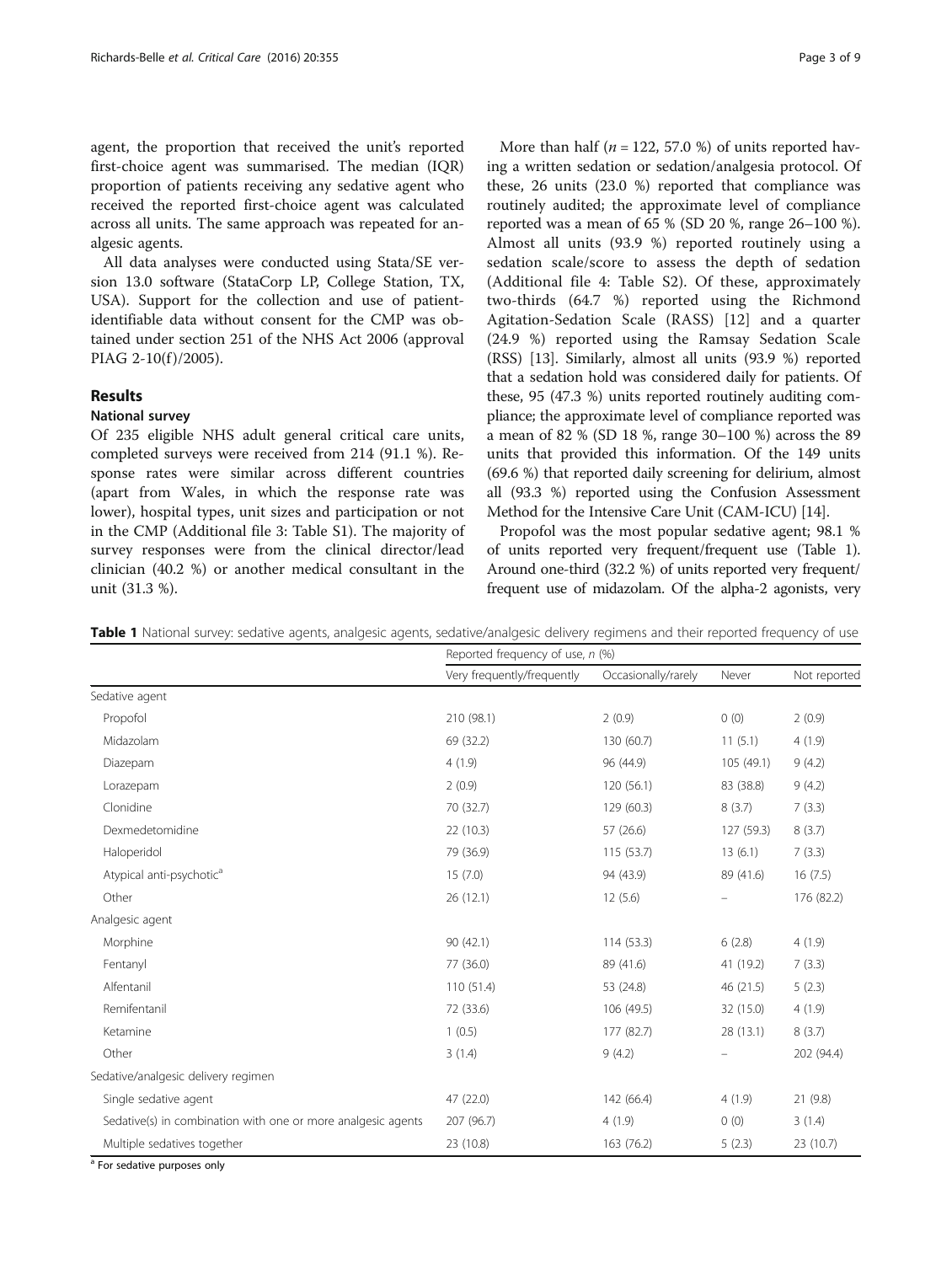frequent/frequent use of clonidine was reported by 32.7 % of units, compared with 10.3 % for use of dexmedetomidine. A high percentage of units (88.3 %) reported that propofol was generally their first choice of sedative agent, compared with only 6.1 % reporting midazolam (three units reported both agents) (Additional file [5:](#page-6-0) Table S3).

Alfentanil and morphine were the most popular analgesic agents; 51.5 % and 42.1 % of units, respectively, reported very frequent/frequent use (Table [1\)](#page-2-0). Most units (39.7 %) reported that generally alfentanil was their first choice of analgesic agent, with around one-fourth (26.2 %) reporting fentanyl (Additional file [6:](#page-7-0) Table S4).

Nearly all units (96.7 %) reported that they very frequently/frequently deliver sedative(s) in combination with analgesic(s) (Table [1](#page-2-0)), with the majority (82.7 %) reporting this to be their first choice for delivery of sedative and analgesic regimens (Additional file [7](#page-7-0): Table S5). Although cost was reported by nearly half (47.7 %) of units as very important/important in determining the choice of sedative and/or analgesic agent, 82.2 % of units reported that the expected duration of sedation/analgesia was very important/important (Additional file [8](#page-7-0): Table S6).

# Point prevalence study

Fifty-two units participated, and validated CMP data were available for 516 patients in 50 units. In addition, validated CMP data were available for 1296 patients in 133 non-participating CMP units on the day of the study. In general, unit characteristics (Additional file [9](#page-7-0): Table S7) and the case mix and outcomes of patients (Additional file [10](#page-7-0): Table S8, Additional file [11:](#page-7-0) Table S9) were similar for participating and non-participating PPS units.

Fifty-one units participated in both the PPS and the national survey. Sedation practices reported by these units were similar to sedation practices reported by the 163 units that participated in the national survey only (Additional file [12:](#page-7-0) Table S10, Additional file [13:](#page-7-0) Table S11, Additional file [14](#page-7-0): Table S12, Additional file [15](#page-7-0): Table S13, Additional file [16:](#page-7-0) Table S14).

Of the 550 patients in the 52 participating units on the study day, a completed data collection form was returned for 541 patients (98.4 %), 242 (44.7 %) of whom had been sedated during the previous 24 h. Of the 541 patients with a completed data collection form, validated CMP data were available for 516 patients (95.4 %) ( $n =$ 230 sedated patients), enabling comparison of characteristics and outcomes of sedated and non-sedated patients. Sedated patients were slightly younger than non-sedated patients (mean age 59.3 years versus 63.6 years) but similar in terms of gender, ethnicity and severe comorbidities (Additional file [17:](#page-7-0) Table S15). Sedated patients had higher acute severity of illness and were more likely to have been mechanically ventilated (78.4 % versus 43.7 %) during the first 24 h in the unit, and had, on average, been in the unit for a shorter time at the point of the study (mean 6.9 days versus 10.6 days). On the day of the study, 12.0 % ( $n = 29$ ) of the sedated patients were being ventilated via a tracheostomy.

Of the 242 sedated patients in the 52 participating units, 34 (14.0 %) had received only sedatives, 42 (17.4 %) only analgesics and 166 (68.6 %) both sedative and analgesic agents. A sedation scale/score was recorded for 222 patients (91.7 %). Of these, two-thirds (66.7 %) were assessed using the RASS [[12\]](#page-7-0), with the remaining patients assessed using the RSS [\[13\]](#page-7-0) (20.3 %) or other scales (13.1 %). Of patients eligible for a sedation hold  $(n = 186)$ , 100 (53.8 %) had been assessed, and 77 (77.0 %) had received a sedation hold during the previous 24 h.

The most frequently used sedative was propofol, received by over two-thirds (71.9 %) of patients during the previous 24 h, with midazolam and clonidine received by 21 (8.7 %) and 20 (8.3 %) patients, respectively (Table [2](#page-4-0)). Use of analgesic agents was more variable; alfentanil and fentanyl were the most frequently used agents (31.4 % and 27.3 %, respectively). The most common combinations of sedative and analgesic agents were propofol combined with either alfentanil ( $n = 49, 20.3 %$ ) or fentanyl  $(n = 44, 18.2 \%)$  (Table [3\)](#page-4-0). In isolation, propofol was the most frequently used sedative  $(n =$ 15, 6.2 %) and morphine the most frequently used analgesic ( $n = 22, 9.1 %$ ).

### Comparison of reported versus actual practice

In units that reported in the national survey that a sedation hold is considered daily for patients, just over half  $(n = 97, 53.0 \%)$  of eligible patients in the PPS had been considered for a sedation hold in the previous 24 h. Across units, the median percentage of patients who had been considered for a sedation hold was 50 % (IQR 33–75 %).

Across units, a median of 88 % (IQR 63–100 %) of patients were assessed using the same sedation scale/score as reported (Table [4](#page-5-0)). Two units that reported using the RSS [\[13\]](#page-7-0) had assessed the majority of patients in the PPS using the RASS [[12\]](#page-7-0), and two units that reported using the RASS had assessed the majority of patients using the RSS, suggesting possible confusion between these scales with similar names.

In units that reported propofol as their first-choice sedative, the majority (87.6 %) of sedated patients had received propofol (Table [5\)](#page-5-0). However, in units that indicated midazolam as their first choice, only one-third (33.3 %) of patients had received midazolam. Actual use of the reported first-choice analgesic varied from 93.4 % among patients in units that had reported fentanyl as their first choice to 53.4 % among patients in units that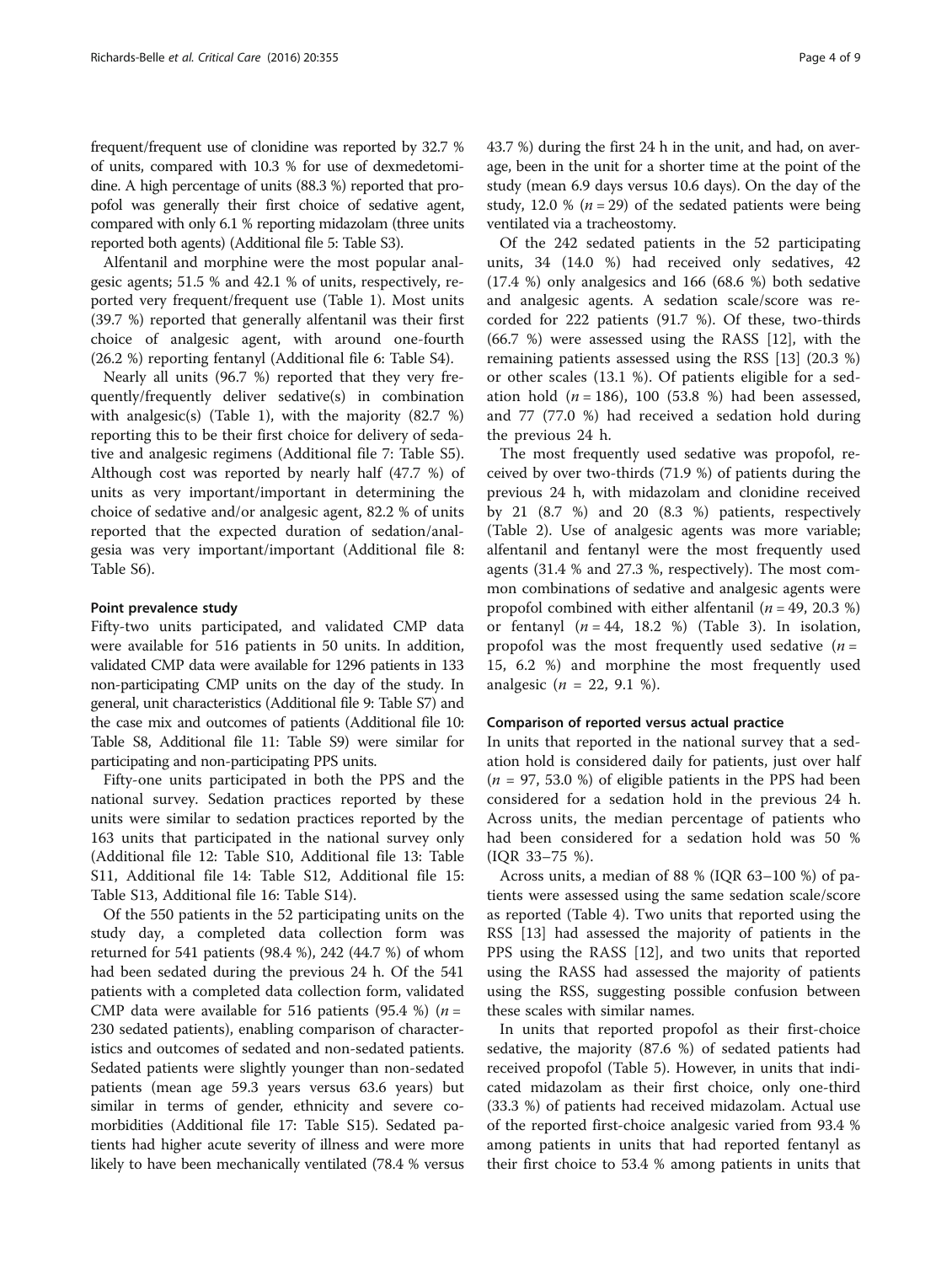|                 | Received   | Highest rate of infusion (mg/h) |                          | Total dose (mg) |                        |
|-----------------|------------|---------------------------------|--------------------------|-----------------|------------------------|
|                 | n(%)       | Reported, n                     | Mean $(SD)^a$            | Reported, n     | Mean (SD) <sup>a</sup> |
| Sedative agent  |            |                                 |                          |                 |                        |
| Propofol        | 174 (71.9) | 162                             | 138 (87)                 | 172             | 2052 (1734)            |
| Haloperidol     | 8(3.3)     |                                 | $\overline{\phantom{0}}$ | 8               | 6.6(3.8)               |
| Midazolam       | 21(8.7)    | 16                              | 7.1(4.8)                 | 21              | 97.2 (121.5)           |
| Clonidine       | 20 (8.3)   | 9                               | 0.17(0.18)               | 18              | 1.3(1.9)               |
| Dexmedetomidine | 4(1.7)     | 3                               |                          | 3               | -                      |
| Ketamine        | 1(0.4)     |                                 |                          |                 |                        |
| Diazepam        | 4(1.7)     | 0                               |                          | 4               |                        |
| Lorazepam       | 3(1.2)     | 0                               |                          | 2               |                        |
| Olanzapine      | 2(0.8)     | 0                               |                          |                 | $\equiv$               |
| Thiopentone     | 2(0.8)     | 0                               |                          | $\overline{2}$  |                        |
| Analgesic agent |            |                                 |                          |                 |                        |
| Alfentanil      | 76 (31.4)  | 74                              | 2.3(1.9)                 | 76              | 40.9 (36.6)            |
| Fentanyl        | 66 (27.3)  | 59                              | 0.15(0.21)               | 59              | 1.7(1.5)               |
| Remifentanil    | 24 (9.9)   | 22                              | 0.57(0.63)               | 21              | 9.3(9.6)               |
| Morphine        | 48 (19.8)  | 20                              | 4.3(4.5)                 | 46              | 57.8 (83.8)            |

<span id="page-4-0"></span>Table 2 Point prevalence study: sedative and analgesic agents received

<sup>a</sup> Included only if reported for at least five patients

| <b>Table 3</b> Point prevalence study: most frequent combinations of |
|----------------------------------------------------------------------|
| sedative and analgesic agents and single sedative/analgesic          |
| agents                                                               |

| Sedative/analgesic agents                                                             | n(%)      |  |  |
|---------------------------------------------------------------------------------------|-----------|--|--|
| Most frequent <sup>a</sup> combinations of sedative and analgesic <sup>b</sup> agents |           |  |  |
| Propofol and alfentanil                                                               | 49 (20.3) |  |  |
| Propofol and fentanyl                                                                 | 44 (18.2) |  |  |
| Propofol and remifentanil                                                             | 12(5.0)   |  |  |
| Propofol and morphine                                                                 | 10(4.1)   |  |  |
| Propofol, midazolam and alfentanil                                                    | 4(1.7)    |  |  |
| Propofol, midazolam and fentanyl                                                      | 4(1.7)    |  |  |
| Propofol, clonidine and alfentanil                                                    | 3(1.2)    |  |  |
| Most frequent <sup>a</sup> single sedative agents                                     |           |  |  |
| Propofol                                                                              | 15(6.2)   |  |  |
| Clonidine                                                                             | 5(2.1)    |  |  |
| Most frequent <sup>a</sup> single analgesic <sup>b</sup> agents                       |           |  |  |
| Morphine                                                                              | 22(9.1)   |  |  |
| Fentanyl                                                                              | 8(3.3)    |  |  |
| Alfentanil                                                                            | 5(2.1)    |  |  |
| Remifentanil                                                                          | 4(1.7)    |  |  |

<sup>a</sup> Combinations/single agents included only if reported for at least three patients

b With or without additional paracetamol, codeine or bupivacaine

had reported morphine as their first choice. Across units, a median of 80 % (IQR 67–100 %) of patients received the unit's reported first-choice analgesic.

# Discussion

Of the 235 UK NHS adult general critical care units identified, a high proportion (91.1 %) responded to the survey. In addition, a representative sample of 52 units also participated in the PPS. Data derived from the two studies indicated that reported practice does not necessarily reflect *actual* practice. Most (88 %) PPS patients were assessed using the same sedation scale/score reported in the survey; however, there was some variation across units. Furthermore, although a high proportion (94 %) of units reported using daily sedation holds, overall only half of sedated patients in the PPS who had been in the unit for 24 h or more had been considered for a sedation hold during the previous 24 h.

Both the survey and PPS indicated that propofol is the preferred sedative and alfentanil, fentanyl and morphine the preferred analgesics in UK critical care. Most units (83 %) reported frequently/very frequently administering sedatives in combination with analgesics, and around two-thirds (68.6 %) of patients in the PPS had received a combination of sedatives and analgesics, most frequently propofol combined with either alfentanil or fentanyl.

The use of guidelines or protocols for management of pain, agitation and delirium is strongly recommended [[1](#page-7-0), [15\]](#page-8-0). Only 57 % of units reported having a written sedation protocol, similar to the findings of a recent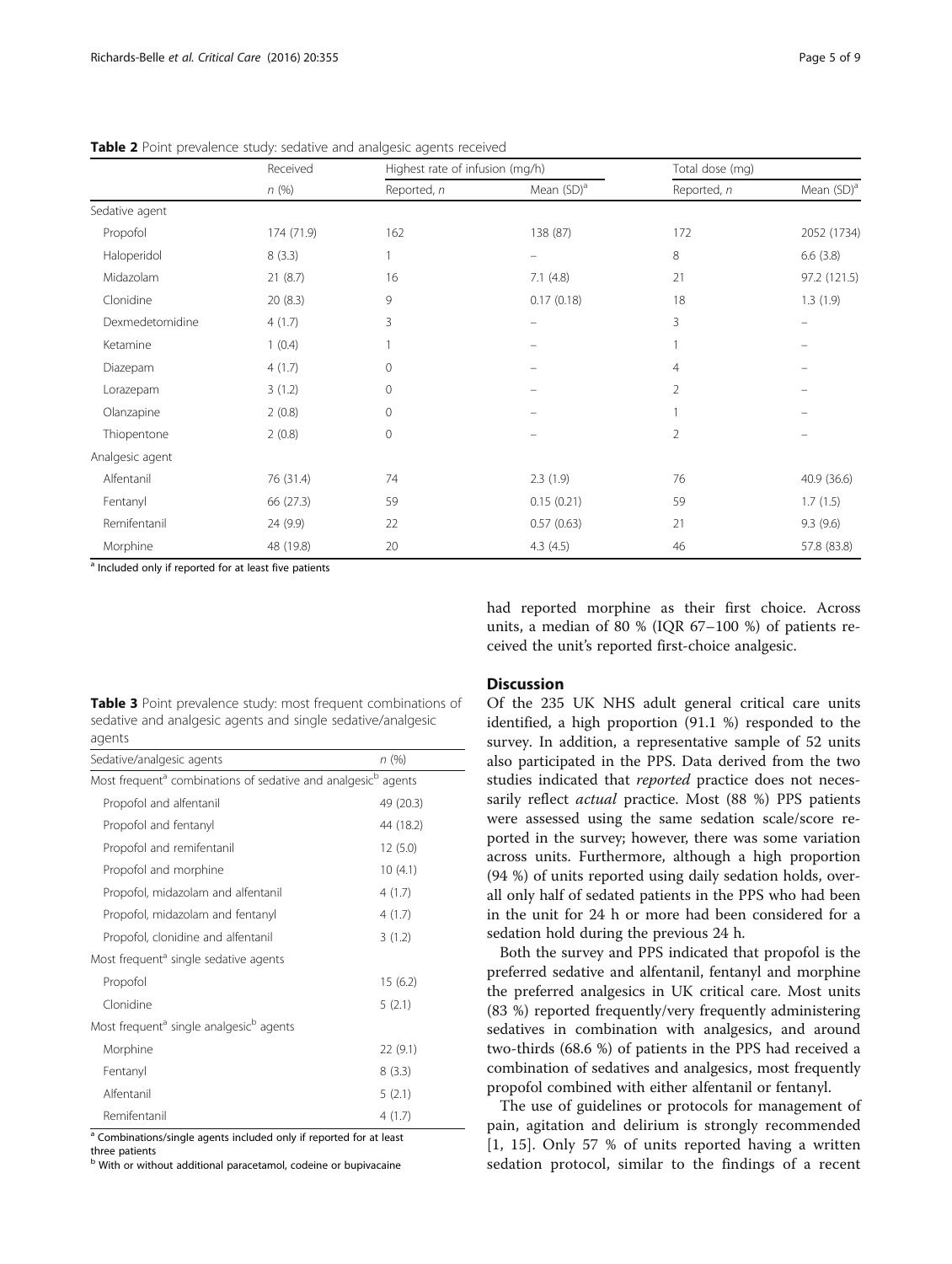#### <span id="page-5-0"></span>Table 4 Reported versus actual sedation scale/score use

| Point prevalence study                                                                                | Sedation scale/score reported in national survey        |           |                                |  |
|-------------------------------------------------------------------------------------------------------|---------------------------------------------------------|-----------|--------------------------------|--|
|                                                                                                       | Richmond Agitation-Sedation Scale Ramsay Sedation Scale |           | Riker Sedation-Agitation Scale |  |
| Patients who received any sedative/analgesic agent <sup>a</sup> , $n = 149$                           |                                                         | 56        |                                |  |
| Sedation scale/score used, n (%)                                                                      |                                                         |           |                                |  |
| Assessed with reported scale/score                                                                    | 114 (76.5)                                              | 27 (48.2) | 11(91.7)                       |  |
| Assessed with different scale/score                                                                   | 26 (17.4)                                               | 10 (17.9) | 0(0)                           |  |
| Not assessed with a scale/score                                                                       | 9(6.0)                                                  | 19 (33.9) | 1(8.3)                         |  |
| Percentage of patients assessed with reported<br>scale/score across units <sup>b</sup> , median (IQR) | 88 (63-100)                                             |           |                                |  |

a Sedated patients in units that participated in the point prevalence study and reported using the indicated sedation scale/score

 $b$  Excluding units with fewer than three eligible patients ( $n = 20$ )

Internet-based survey of UK critical care pharmacists in which 55 % of respondents reported use of sedation guidelines [[16](#page-8-0)]. However, this is considerably lower than previously reported in the United Kingdom. In a telephone survey conducted in 2011 [\[17\]](#page-8-0) and a postal survey [[3\]](#page-7-0) conducted in 2007, 82 % of units reported having a written sedation policy and 80 % having a sedation guideline, respectively. The different responses could be related to how the question was phrased and the mode of administration. The rate of protocol implementation reported in our survey is similar to rates that have been reported in other countries, including Australia (54 %) [\[18](#page-8-0)], Germany (52 %) [[8](#page-7-0)] and the United States (64 %) [[19](#page-8-0)].

The RASS [\[12](#page-7-0)] is recommended [\[1](#page-7-0)] as one of the most valid and reliable subjective sedation scales for measuring depth of sedation [\[20\]](#page-8-0). The reported use of this sedation scale has increased considerably in the UK since 2007 [[3\]](#page-7-0), from 5 % to 65 % of units, with a general shift away from using the RSS [[13\]](#page-7-0); a quarter of units reported using this scale/score, compared with 67 % in 2007 [\[3](#page-7-0)].

The practice of daily sedation holds is recommended [[1,](#page-7-0) [15](#page-8-0), [21](#page-8-0)] and has been incorporated into the ventilator care bundle in the UK [\[22](#page-8-0)]. The benefits of minimising sedation include less time on a mechanical ventilator, fewer complications and reduced length of stay in critical care [\[23](#page-8-0)–[25\]](#page-8-0). The proportion of UK units that reported practicing daily sedation holds was higher (94 %) than previously reported in 2007 (78 %) [[3\]](#page-7-0) and more recently in 2014 (80 %) [\[16](#page-8-0)]. Data derived from the PPS suggest that overall compliance is possibly much lower. Of the patients who had been in the unit for at least 24 h, around half (53 %) had been considered for a sedation hold in the previous 24 h, and of these, 77 % had their sedation withheld.

Previous surveys in the UK [[2](#page-7-0), [3](#page-7-0), [16](#page-8-0)] and elsewhere [\[4](#page-7-0)] indicate a shift from benzodiazepines to propofol for sedating patients. Both the survey and the PPS indicated that propofol is by far the most widely used sedative agent in the UK. Although around one-third of units reported using midazolam, very few reported it to be their first choice. Use of the alpha-2 agonist clonidine has

| Table 5 Reported versus actual sedative and analgesic agent use |  |  |  |  |
|-----------------------------------------------------------------|--|--|--|--|
|-----------------------------------------------------------------|--|--|--|--|

| Point prevalence study                                                                              | First-choice sedative agent reported in national survey               |           |              |           |
|-----------------------------------------------------------------------------------------------------|-----------------------------------------------------------------------|-----------|--------------|-----------|
|                                                                                                     | Propofol                                                              |           | Midazolam    |           |
| Patients who received any sedative agent <sup>a</sup> , $n$                                         | 170                                                                   |           | 18           |           |
| Patients who received unit's first-choice sedative agent, n (%)                                     | 149 (87.6)                                                            |           | 6(33.3)      |           |
| Percentage of patients who received first-choice sedative across units <sup>b</sup> , median (IQR)  | $100(64 - 100)$                                                       |           |              |           |
| Point prevalence study                                                                              | First-choice analgesic agent reported in national survey <sup>c</sup> |           |              |           |
|                                                                                                     | Alfentanil                                                            | Fentanyl  | Remifentanil | Morphine  |
| Patients who received any analgesic agent <sup>d</sup> , $n$                                        | 75                                                                    | 61        | 22           | 28        |
| Patients who received unit's first-choice analgesic agent, n (%)                                    | 58 (77.3)                                                             | 57 (93.4) | 12 (54.5)    | 15 (53.4) |
| Percentage of patients who received first-choice analgesic across units <sup>e</sup> , median (IQR) | $80(67-100)$                                                          |           |              |           |

<sup>a</sup> In critical care units reporting in the national survey that they use the indicated sedative agent as their first choice  $b$  Excluding units with fewer than three eligible patients ( $n = 23$ )

" Ten patients in two units that reported using two alternative analgesic agents as their first choice are excluded from data for individual agents but included in summary data across units (where either of the two indicated agents may have been used)

 $\frac{d}{dx}$  In critical care units reporting in the national survey that they use the indicated analgesic agent as their first choice

 $e$  Excluding units with fewer than three eligible patients ( $n = 19$ )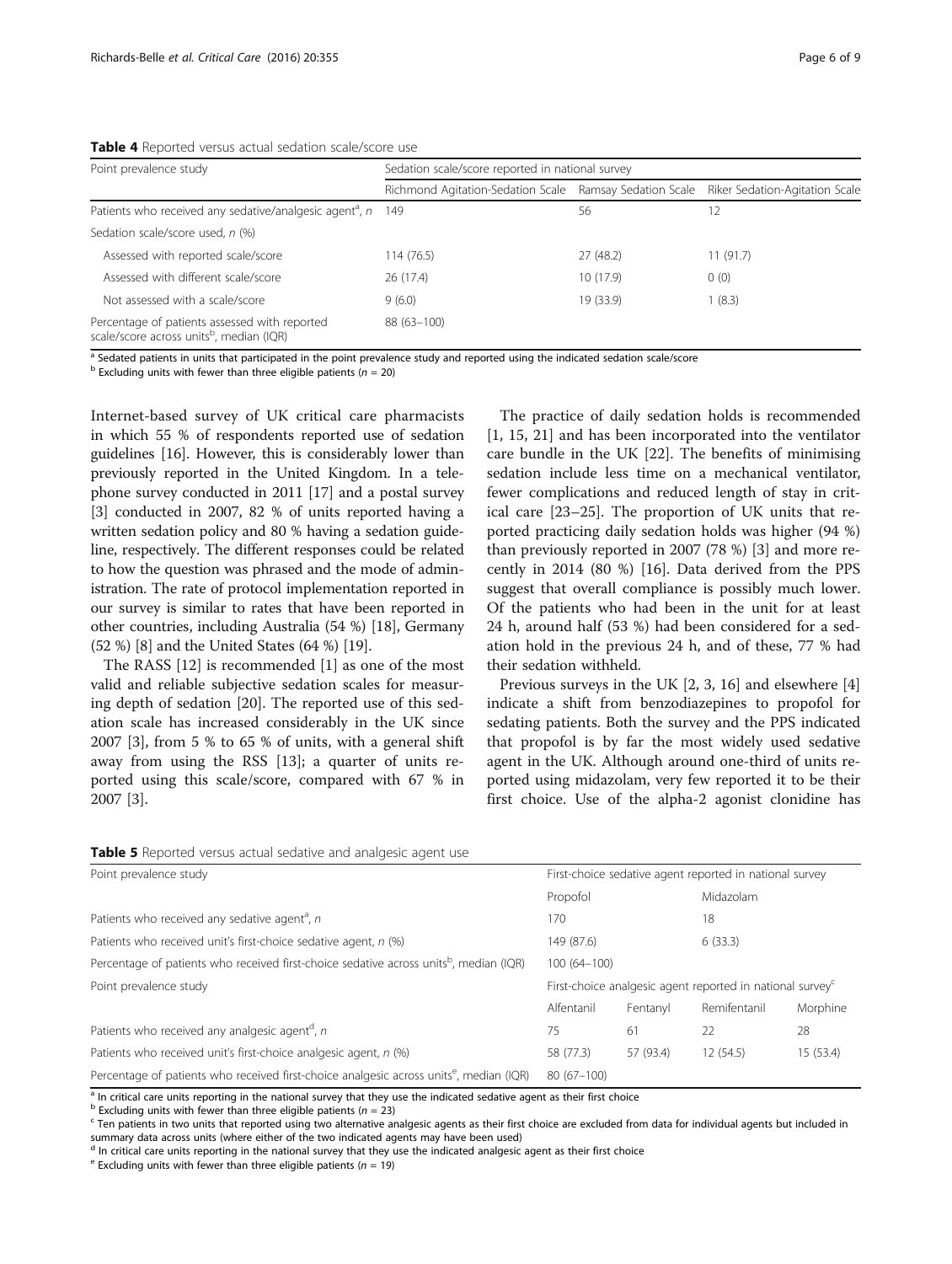<span id="page-6-0"></span>increased in the UK, with around one-third of units reporting very frequent/frequent use, whereas use of dexmedetomidine is rare. It seems that uptake of dexmedetomidine in UK critical care has been slow since it was licensed for use in 2011. Cost may be a factor, with clinicians preferring to use established and often cheaper alternatives.

Intravenous opioids are recommended as first-line agents for non-neuropathic pain in critically ill patients. Authors of previous UK surveys [\[2](#page-7-0), [3](#page-7-0)] have reported that alfentanil, fentanyl and morphine are the most frequently used opioids. Our findings are similar, although both the survey and the PPS suggest a trend away from morphine toward agents such as alfentanil and fentanyl as the first choice for analgesia. Authors of surveys done elsewhere have reported a similar trend, although morphine is still widely used [\[4](#page-7-0)]. Even so, authors of a recent survey of UK critical care pharmacists reported morphine to be the most common first-line prescription in almost half (49 %) of units [\[16\]](#page-8-0).

Surveys are frequently used for establishing current clinical practice in a variety of healthcare settings, their advantage being that they are relatively cheap, quick and simple to conduct, although achieving high response rates can be challenging. A high response rate (91 %) was achieved in our survey, comparing favourably with some previous UK surveys with response rates of 79 % [[2\]](#page-7-0), 64 % [\[3](#page-7-0)], 78 % [\[17](#page-8-0)] and 60 % [[16\]](#page-8-0). Elsewhere, response rates have ranged from 20 % [\[9](#page-7-0)] to 84 % [[7\]](#page-7-0). One limitation of surveys, however, is that reported practice does not necessarily reflect the reality of actual clinical practice at the patient level. A major strength of the present study is the combination of a national survey of adult general critical care units and a PPS, which enabled us to examine both reported sedation practice across the UK and actual practice at the patient level in a representative sample of UK units. We were unable to investigate the reasons for the discrepancies observed between reported practice and actual practice because of limited resources for the study. However, it is likely that these reasons are multifactorial. For example, there may be a lag between a unit policy being initiated and staff at the bedside changing their clinical practice, or the discrepancy may reflect the difficulties in applying universal policies on sedation and analgesia to individual patients, such as that the choice of agent depends on a number of individual patient factors. Another possible explanation is that the person completing the survey is influenced by her own practice when reporting unit practice, which may not necessarily reflect that of her colleagues or may not even be in line with the unit policy. Our results indicate a need for improved auditing of clinical practice within units to ensure that agreed unit policy on clinical practice is being followed and, if not, to identify the reasons. Less than half of units reported in the survey that they audit compliance with policies, such as sedation holds, and among those that did, there was considerable variability in compliance with unit policy.

A possible limitation of the present study is that the PPS and the survey were not conducted contemporaneously. However, both were completed within a 5-month period, and it seems unlikely that during this time there were any major changes in policy within units that might explain the discrepancies in clinical practice observed. Furthermore, a potential strength of not conducting the two studies contemporaneously is that the PPS provided a snapshot of actual clinical practice before units were asked about their clinical practice in the survey. Nesting the PPS within the CMP allowed us to conduct a detailed examination of case mix and outcomes of patients who were in a CMP unit on the day of the study. Patient populations in CMP units that did and did not participate in the PPS were very similar with respect to case mix and outcomes. Furthermore, comparison of the survey data from 51 units that participated in the PPS with all other responding units did not reveal any differences in reported sedation practices, suggesting that units that participated in the PPS were a representative sample.

A PPS is relatively quick and simple to conduct. However, a limitation is that it will only provide a snapshot of clinical practice at a single point in time. It is also more likely to capture those patients who stay longer in the critical care unit. Sedation and analgesia regimens will vary according to the expected duration of sedation and analgesia, which is an important factor in determining the choice of agents.

# Conclusions

This study demonstrates that clinical practice reported in the national survey did not accurately reflect actual clinical practice at the patient level. Employing a mixed methods approach provided a more complete picture of current sedation practice in UK critical care in terms of the breadth and the depth of information.

# Additional files

[Additional file 1: Figure S1.](dx.doi.org/10.1186/s13054-016-1532-x) National survey tool. National survey instrument of sedation practice used in the present study. (PDF 226 kb)

[Additional file 2: Figure S2.](dx.doi.org/10.1186/s13054-016-1532-x) Point prevalence study data collection form. PPS data collection form used to collect data on all admissions in critical care units participating in the PPS on the study day. (PDF 145 kb)

[Additional file 3: Table S1.](dx.doi.org/10.1186/s13054-016-1532-x) National survey: unit characteristics by response. (PDF 69 kb)

[Additional file 4: Table S2.](dx.doi.org/10.1186/s13054-016-1532-x) National survey: sedation scale score in use reported by units. (PDF 61 kb)

[Additional file 5: Table S3.](dx.doi.org/10.1186/s13054-016-1532-x) National survey: first-choice sedative agent reported by units. (PDF 58 kb)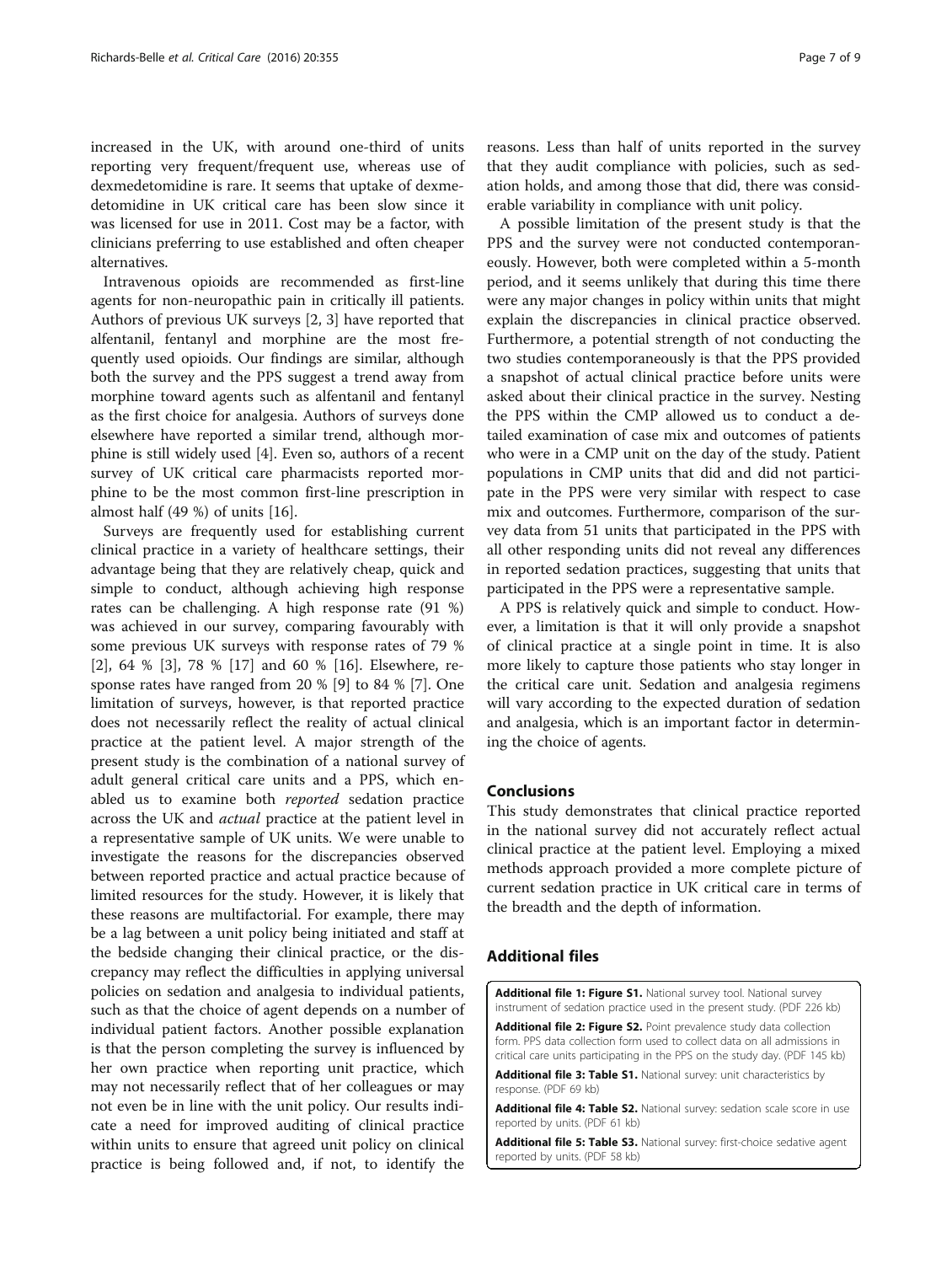<span id="page-7-0"></span>[Additional file 6: Table S4.](dx.doi.org/10.1186/s13054-016-1532-x) National survey: first-choice analgesic agent reported by units. (PDF 61 kb)

[Additional file 7: Table S5.](dx.doi.org/10.1186/s13054-016-1532-x) National survey: first choice of sedative analgesic delivery regimen reported by units. (PDF 59 kb)

[Additional file 8: Table S6.](dx.doi.org/10.1186/s13054-016-1532-x) National survey: factors determining the choice of sedative/analgesic agents reported by units. (PDF 61 kb)

[Additional file 9: Table S7.](dx.doi.org/10.1186/s13054-016-1532-x) Characteristics of units in the Case Mix Programme at the time of the point prevalence study (1400 on 11 December 2013) by units that did and did not participate in the point prevalence study. (PDF 10 kb)

[Additional file 10: Table S8.](dx.doi.org/10.1186/s13054-016-1532-x) Characteristics of patients in Case Mix Programme units at the time of the point prevalence study (1400 on 11 December 2013) by units that did and did not participate in the point prevalence study. (PDF 80 kb)

[Additional file 11: Table S9.](dx.doi.org/10.1186/s13054-016-1532-x) Outcome and length of stay for patients in Case Mix Programme units on the day of the point prevalence study (1400 on 11 December 2013) by units that did and did not participate in the point prevalence study. (PDF 71 kb)

[Additional file 12: Table S10.](dx.doi.org/10.1186/s13054-016-1532-x) Sedation score/scale in use reported in the national survey by units that did and did not participate in the point prevalence study. (PDF 7 kb)

[Additional file 13: Table S11.](dx.doi.org/10.1186/s13054-016-1532-x) Sedative agents, analgesic agents and sedative/analgesic delivery regimens and their reported frequency of use in the national survey by units that did and did not participate in the point prevalence study. (PDF 86 kb)

[Additional file 14: Table S12.](dx.doi.org/10.1186/s13054-016-1532-x) First choice of sedative agent reported in the national survey by units that did and did not participate in the point prevalence study. (PDF 6 kb)

[Additional file 15: Table S13.](dx.doi.org/10.1186/s13054-016-1532-x) First choice of analgesic agent reported in the national survey by units that did and did not participate in the point prevalence study. (PDF 7 kb)

[Additional file 16: Table S14.](dx.doi.org/10.1186/s13054-016-1532-x) First choice for delivery of sedation and analgesia in the national survey by units that did and did not participate in the point prevalence study. (PDF 6 kb)

[Additional file 17: Table S15.](dx.doi.org/10.1186/s13054-016-1532-x) Point prevalence study: characteristics, outcomes and length of stay of sedated and non-sedated patients with validated Case Mix Programme data ( $n = 50$  units). (PDF 86 kb)

#### Abbreviations

CAM-ICU: Confusion Assessment Method for the Intensive Care Unit; CMP: Case Mix Programme; HDU: High-dependency unit; ICNARC: Intensive Care National Audit & Research Centre; ICU: Intensive care unit; NHS: National Health Service; PPS: Point prevalence study; RASS: Richmond Agitation-Sedation Scale; RSS: Ramsay Sedation Scale

#### Acknowledgements

We express our sincere gratitude to the staff at the critical care units that participated in the national survey and the point prevalence study. We also thank our colleagues at ICNARC for their support, in particular Prof Kathy Rowan and Dr David Harrison for their helpful comments and suggestions.

# Funding

This project was funded by the National Institute for Health Research (NIHR) Health Technology Assessment (HTA) Programme (project 13/159/01). The views and opinions expressed herein are those of the authors and do not necessarily reflect those of the HTA, the NIHR, the NHS or the Department of Health. The funding body had no role the design of the study; the collection, analysis, or interpretation of the data; and or the writing of the manuscript.

#### Availability of data and material

The datasets generated and/or analysed during the present study are available from the corresponding author on reasonable request.

## Authors' contributions

SH conceived of and designed the study, collected and interpreted the data, and drafted the manuscript. ARB collected and interpreted the data, and drafted the manuscript. RRC collected and interpreted the data, and drafted

the manuscript. GSP analysed and interpreted the data. EJR analysed and interpreted the data. HR conceived of and designed the study, and interpreted the data. HW conceived of and designed the study, and interpreted the data. All authors read and approved the final manuscript and agree to be accountable for all aspects of the work.

#### Competing interests

The authors declare that they have no competing interests.

#### Consent for publication

Not applicable.

#### Ethics approval and consent to participate

This study was a service evaluation study and therefore did not require approval from a research ethics committee. Support for the collection and use of patient-identifiable data without consent in the CMP was obtained under section 251 of the NHS Act 2006 (approval PIAG 2-10(f)/2005).

#### Author details

<sup>1</sup>Intensive Care National Audit & Research Centre (ICNARC), Napier House, 24 High Holborn, London WC1V 6AZ, UK. <sup>2</sup>Poole Hospital NHS Foundation Trust Longfleet Road, Poole BH15 2JB, UK. <sup>3</sup>Department of Critical Care Medicine, Sunnybrook Health Sciences Centre, University of Toronto, 2075 Bayview Avenue, Toronto, ON, Canada.

# Received: 8 August 2016 Accepted: 14 October 2016 Published online: 27 October 2016

#### References

- 1. Barr J, Fraser GL, Puntillo K, Ely EW, Gélinas C, Dasta JF, et al. Clinical practice guidelines for the management of pain, agitation, and delirium in adult patients in the intensive care unit. Crit Care Med. 2013;41(1):263–306.
- 2. Murdoch S, Cohen A. Intensive care sedation: a review of current British practice. Intensive Care Med. 2000;26(7):922–8.
- 3. Reschreiter H, Maiden M, Kapila A. Sedation practice in the intensive care unit: a UK national survey. Crit Care. 2008;12(6):R152.
- 4. Mehta S, McCullagh I, Burry L. Current sedation practices: lessons learned from international surveys. Crit Care Clin. 2009;25(3):471–88.
- 5. Scottish Intensive Care Society Audit Group. Participating units. Available from: [http://www.sicsag.scot.nhs.uk/about/participants.html.](http://www.sicsag.scot.nhs.uk/about/participants.html) Accessed 25 Oct 2016.
- 6. Patel RP, Gambrell M, Speroff T, Scott TA, Pun BT, Okahashi J, et al. Delirium and sedation in the intensive care unit: survey of behaviors and attitudes of 1384 healthcare professionals. Crit Care Med. 2009;37(3):825–32.
- 7. Martin J, Parsch A, Franck M, Wernecke KD, Fischer M, Spies C. Practice of sedation and analgesia in German intensive care units: results of a national survey. Crit Care. 2005;9(2):R117–23.
- 8. Martin J, Franck M, Sigel S, Weiss M, Spies C. Changes in sedation management in German intensive care units between 2002 and 2006: a national follow-up survey. Crit Care. 2007;11(6):R124.
- 9. Soliman HM, Melot C, Vincent JL. Sedative and analgesic practice in the intensive care unit: the results of a European survey. Br J Anaesth. 2001; 87(2):186–92.
- 10. Egerod I, Albarran JW, Ring M, Blackwood B. Sedation practice in Nordic and non-Nordic ICUs: a European survey. Nurs Crit Care. 2013;18(4):166–75.
- 11. Harrison DA, Brady AR, Rowan K. Case mix, outcome and length of stay for admissions to adult, general critical care units in England, Wales and Northern Ireland: the Intensive Care National Audit & Research Centre Case Mix Programme Database. Crit Care. 2004;8(2):R99–R111.
- 12. Ely EW, Truman B, Shintani A, Thomason JW, Wheeler AP, Gordon S, et al. Monitoring sedation status over time in ICU patients: reliability and validity of the Richmond Agitation-Sedation Scale (RASS). JAMA. 2003;289(22): 2983–91.
- 13. Ramsay MA, Savege TM, Simpson BR, Goodwin R. Controlled sedation with alphaxalone-alphadolone. Br Med J. 1974;2(5920):656–9.
- 14. Ely EW, Margolin R, Francis J, May L, Truman B, Dittus R, et al. Evaluation of delirium in critically ill patients: validation of the Confusion Assessment Method for the Intensive Care Unit (CAM-ICU). Crit Care Med. 2001;29(7): 1370–9.